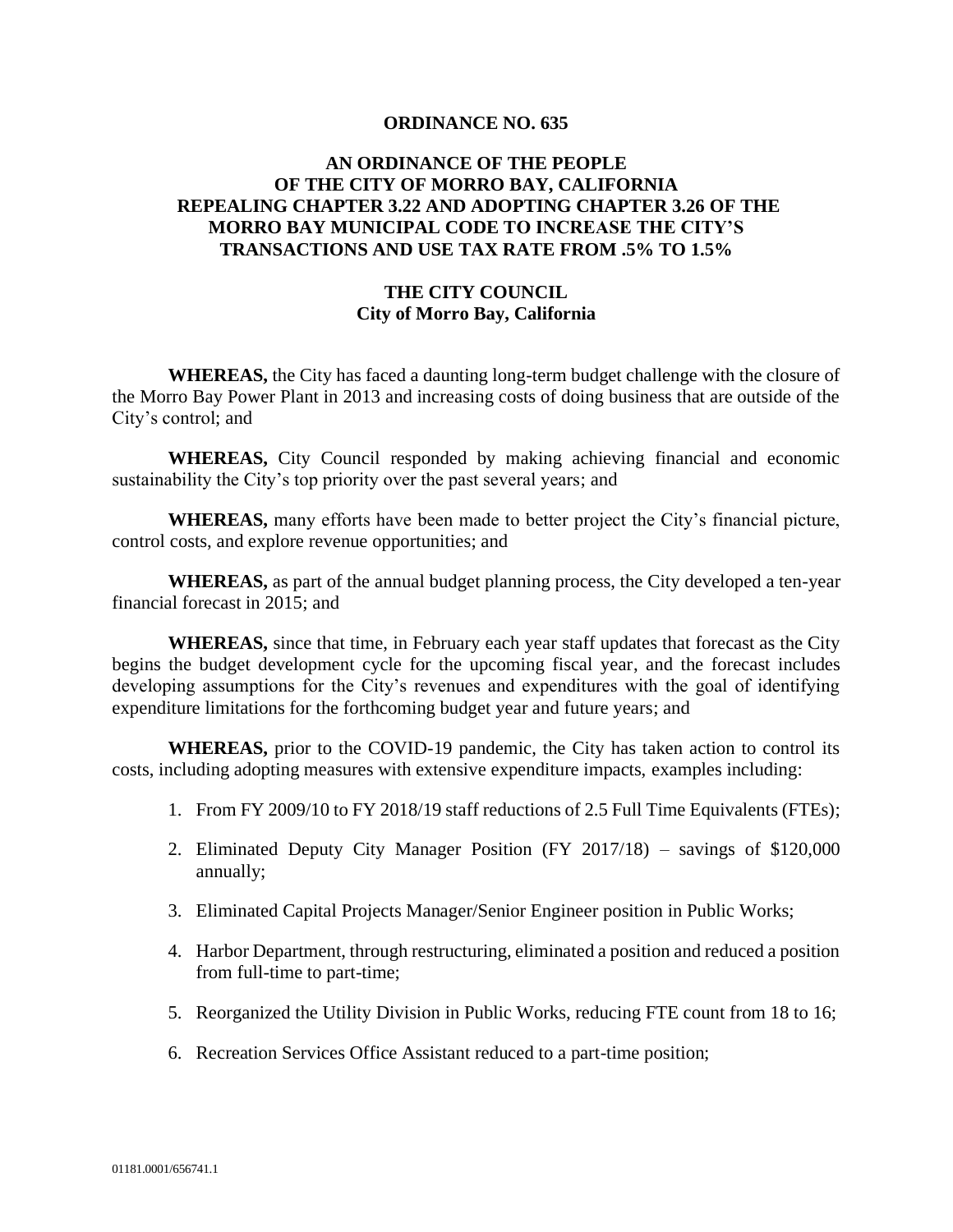- 7. Outsourced Dispatch service (FY 2014/15) reducing accrual of long-term pension and compensated absences balances;
- 8. Contracted City Attorney services reducing accrual of long-term pension and compensated absences balances;
- 9. Layoffs and reductions in workforce due to economic downturn (FY 2010/11);
- 10. Early payoff of City's Fire Safety Classic Formula pension side fund (FY 2017/18 saving \$10,000 and reducing future expenditures by \$163,000);
- 11. Lump Sum payment of unfunded accrued liability in July (FY 2018/19 and 2019/20) total interest savings of \$139,908;
- 12. Negotiated Pension participation, i.e. cost sharing, with City's Police Officers Association (FY 2018/19);
- 13. Negotiated labor agreements that included revenue targets to obtain cost of living allowances (FY 2017/18 – FY 2019/20);
- 14. Payoff of Pension Tier II and Tier III unfunded accrued liability interest savings of \$160,000;
- 15. Partnership Policy implementation, which matches community groups and the City to provide services to the community at lower costs; and

**WHEREAS,** prior to the COVID-19 pandemic, the City has taken action to control its costs, including adopting measures with extensive revenues impacts, examples including:

- 1. A comprehensive fee study update to determine actual cost to provide services and associated fees to recover those costs;
- 2. Permitted two medical cannabis shops to open in summer/fall 2020;
- 3. Partnered with Chamber of Commerce to provide economic development stewardship and ombudsman services to assist with enhancing the City's economic development efforts;
- 4. In the process of implementing new RV camping;
- 5. Exploring paid parking; and

**WHEREAS,** the City's already challenging financial situation took on an entirely new depth in the wake of the COVID-19 pandemic and resulting shelter at home orders; and

**WHEREAS,** the adopted FY 2020/21 Budget was developed under the umbrella of the City's Economic and Financial Recovery Plan entitled "Rock Solid Together," in which the Council's identified goals are balanced against the economic realities associated with the COVID-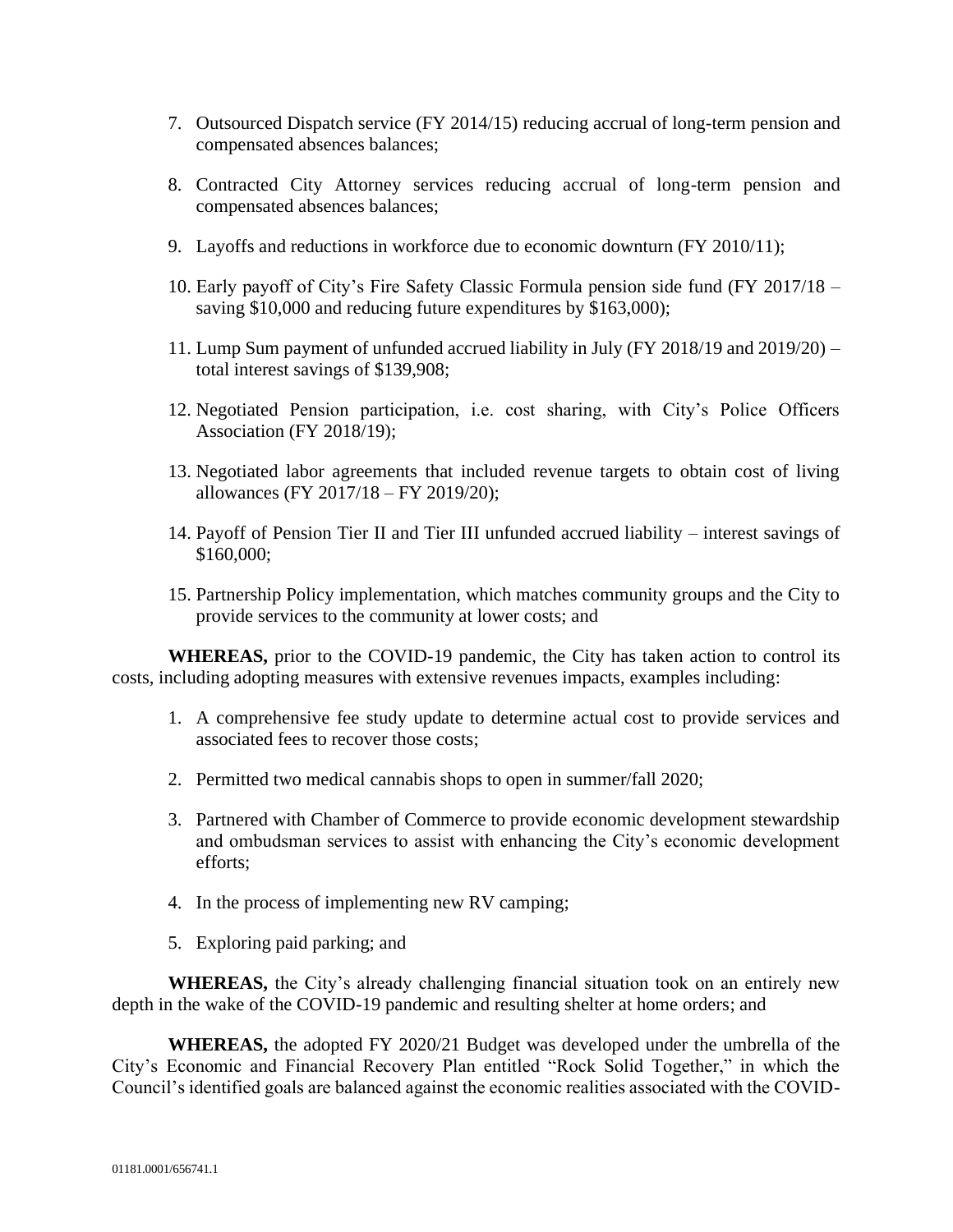19 pandemic, and it begins to position the City for what will likely be the nation's first recession since 2008; and

**WHEREAS,** the health and well-being of our residents remains our utmost concern and residents can rest assured, the City is taking all necessary action to maintain essential City services and provide resources to our most vulnerable residents; and

**WHEREAS,** on April 28, 2020, the City Council convened a special meeting to discuss the City's economic and financial recovery plan referred to as "Rock Solid Together"; and

**WHEREAS,** with budget deficit projections ranging between \$4M to \$5M or nearly a 27% to 34% loss of overall General Fund revenues, the City customized a comprehensive approach to stem the financial fallout from COVID-19 and begin the long road to fiscal health; and

**WHEREAS,** "Rock Solid Together" is built on the foundation that the City wishes to retain local control over core, essential government services and work towards being locally selfsufficient in the event of a future catastrophic emergency rather than awaiting aid that may never come from the state or federal governments; and

**WHEREAS,** with this foundation, Rock Solid Together is comprehensive and attempts to assist the local business community where feasible and administer fiscal first aide to City finances in light of the significant economic wound inflicted by the pandemic; and

**WHEREAS,** to offset this deficit and present a balanced budget for Council consideration, staff defunded contributions to the City's internal service funds (to later be supplanted with new revenues expected to be derived from cannabis tax revenue per Resolution 19-19); and

**WHEREAS,** in addition, significant reductions to salary and benefits were made, mostly due to defunding of vacant positions and staff layoffs (8 full-time employees and 70 part-time employees); and

**WHEREAS,** these measures, combined with salary concessions from most employees, will save the City over \$1.4 million (net of the CalPERS Tier II and Tier III UAL payoffs and lump sum payments to employees) for FY 2020/21; and

**WHEREAS,** in addition, staff has significantly reduced non-personnel operating expenditures by over \$600,000; and

**WHEREAS,** the budget was prepared with a concentrated focus on maintaining front line services where possible, with reduced staffing and expenditures. However, there will be service impacts related to these cuts, from response to processing times being delayed and ability to complete any discretionary street, trees and sidewalk work; and

**WHEREAS,** the remainder of the budget was balanced through the use of General Fund emergency reserves. The City is not in a position to use the reserves beyond FY 2020/21, as they are projected to be largely depleted by the end of this fiscal year; and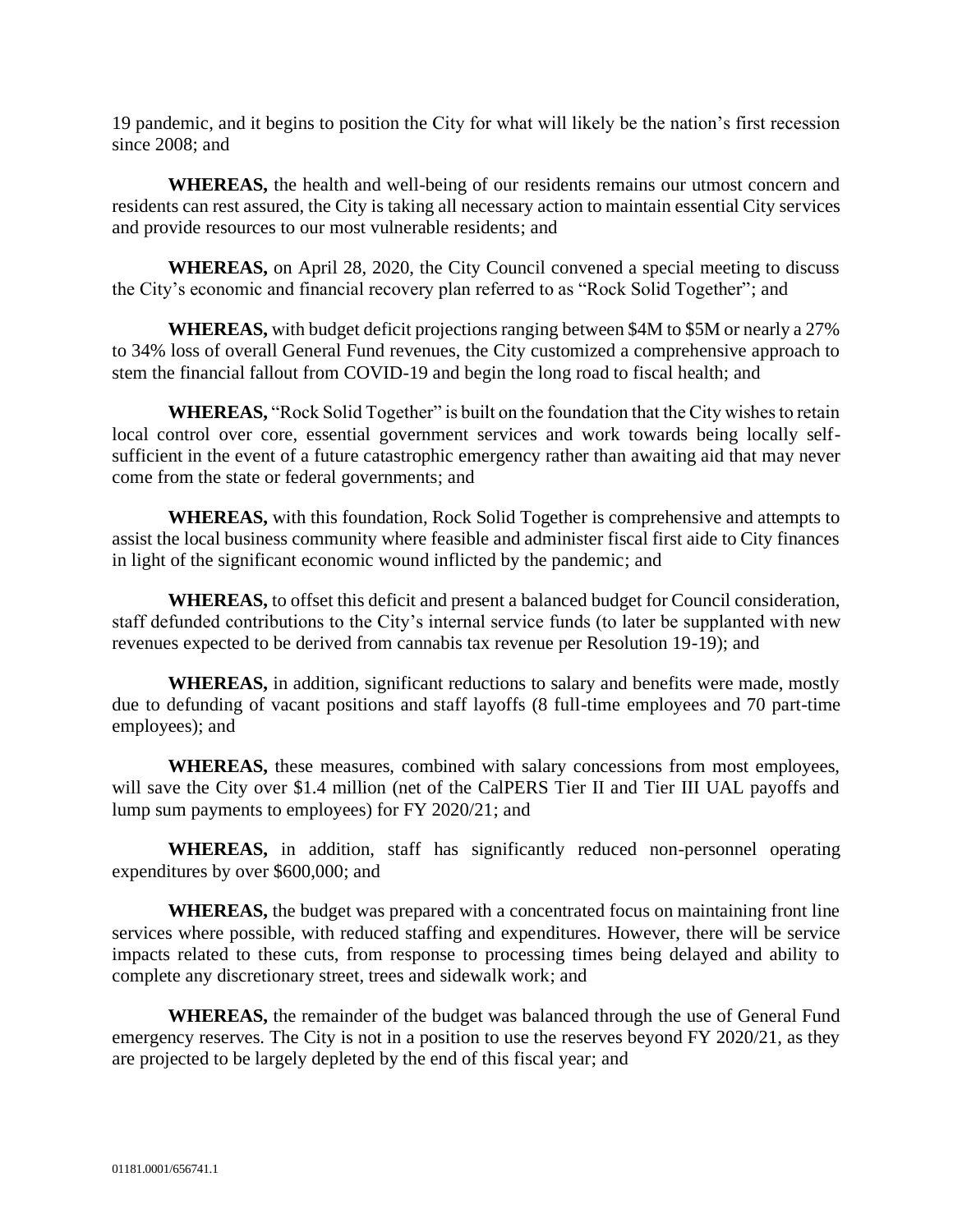**WHEREAS,** despite these efforts, the City cannot sustain its current service levels for public safety and other priority services without consideration of additional revenue; and

**WHEREAS,** the City must ensure that we are prepared for any medical or catastrophic emergency including preparing our local Police and Fire Departments by preventing service reductions, updating emergency communication systems and maintaining rapid 911 emergency response times; and

**WHEREAS,** Morro Bay has its own locally controlled Police and Fire Departments and the City strives to maintain these local Police and Fire Departments rather than contract these public safety services with outside agencies; and

**WHEREAS,** an additional source of locally controlled revenue is needed to maintain City services and no money should be taken by Sacramento; and

**WHEREAS,** nearly 70% of calls to the Morro Bay Fire Department are related to emergency rescue and medical emergencies and the pandemic only shows the need to be prepared for any medical crisis; and

**WHEREAS,** the City must continue to prevent significant reduction to service of the local Morro Bay Fire Department so skilled, local firefighter-paramedics can continue to respond to emergencies; and

**WHEREAS,** protecting Morro Bay's character and keeping streets and the waterfront safe and clean and preserving open space will also protect local property values; and

**WHEREAS,** the City of Morro Bay currently has a general transactions and use tax (commonly known as a "sales tax") pursuant to the provisions of Part 1.6 of Division 2 of the Revenue and Taxation Code (commencing with Section 7251) and Chapter 2.3 of Part 1.7 of Division 2 of the Revenue and Taxation Code (commencing with Section 7285.9), with a rate of one half of one percent (0.5%), as established in Chapter 3.22 of the Morro Bay Municipal Code ("Sales Tax"); and

**WHEREAS,** on July 14, 2020, the City Council of the City of Morro Bay adopted Resolution No. 69-20, submitting the Morro Bay General Transactions and Use Tax Measure ("Sales Tax Measure") to the voters at the General Municipal Election to be held in the City of Morro Bay on November 3, 2020 ("General Municipal Election"), which, if approved, would increase the City's Sales Tax rate to 1.5%; and

**WHEREAS,** as part of Resolution No. 69-20, on July 14, 2020, the City Council also approved this Ordinance, pursuant to Revenue & Taxation Code Section 7285.9, subject to the City voters' approval; and

**WHEREAS,** the General Municipal Election was also a regularly scheduled general election for members of the Morro Bay City Council; and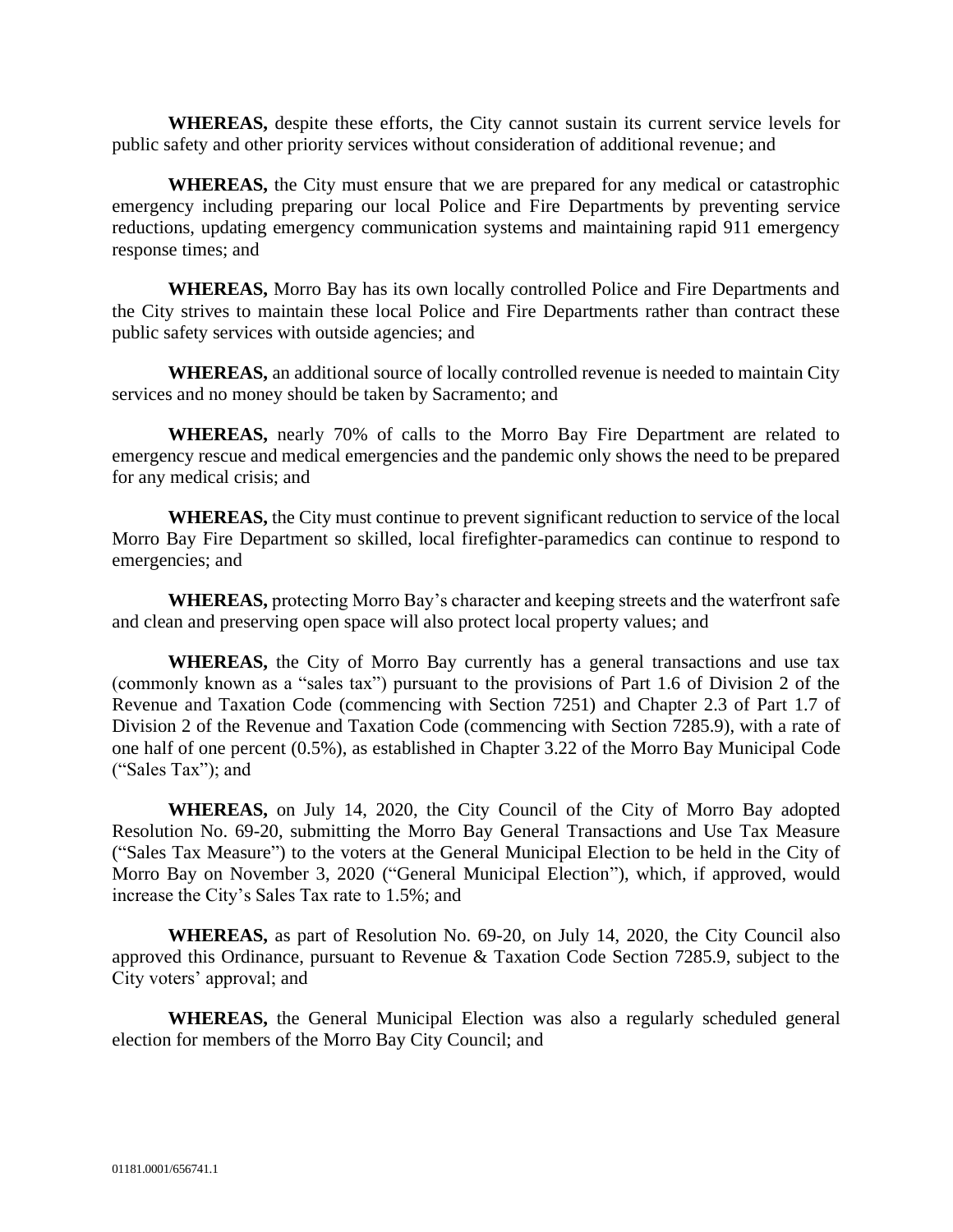**WHEREAS,** Article XIIIC, Section 2, of the California Constitution requires that an increase in a general tax must be submitted to the electorate and approved by a majority vote of the electorate; and

**WHEREAS,** Article XIIIC, Section 2, of the California Constitution requires that the election at which a general tax increase is submitted to the electorate shall be consolidated with a regularly scheduled general election for members of the governing body of the local government, except in cases of emergency declared by a unanimous vote of the governing body.

## **NOW THEREFORE, ON THE BASIS OF THE FORGOING, THE PEOPLE OF THE CITY OF MORRO BAY, AT THE NOVEMBER 3, 2020, GENERAL MUNICIPAL ELECTION, DO HEREBY ORDAIN AS FOLLOWS:**

**Section 1. Adoption of Chapter 3.26**. Chapter 3.26 of the Morro Bay Municipal Code, attached hereto as Exhibit A, is hereby adopted.

**Section 2. Repeal of Chapter 3.22**. Chapter 3.22 of the Morro Bay Municipal Code is hereby repealed, effective on the Operative Date of Chapter 3.26 of the Morro Bay Municipal Code, as defined in Section 3.26.020 of the Morro Bay Municipal Code.

**Section 3. Environmental Review**. The adoption of this Ordinance is not a "project" subject to the requirements of the California Environmental Quality Act (CEQA) (Public Resources Code Section § 21000 et seq.). CEQA Guideline 15378(b)(4) provides that the creation of government funding mechanisms or other government fiscal activities that do not involve any commitment to a specific project that may result in a potentially significant physical impact on the environment are not projects subject to the requirements of CEQA.

**Section 4. Severability**. If any section, subsection, sentence, clause or phrase of this Ordinance or the application thereof to any person or circumstance is for any reason held to be invalid, such decision shall not affect the validity of the remaining portions of this ordinance. The People of the City of Morro Bay hereby declared that they would have passed each subsection, subdivision, paragraph, sentence, clause, or phrase thereof, irrespective of the fact that any one or more subsection, subdivision, paragraph, sentence, clause, or phrase be declared unconstitutional.

**Section 5. Appropriations Limit**. Pursuant to Article XIIIB of the California Constitution, the appropriations limit for the City of Morro Bay is increased to the maximum extent over the maximum period of time allowed under the law consistent with the revenues generated by this tax.

**Section 6. City Council Authority to Amend.** This is a city council sponsored initiative Ordinance which otherwise would only be subject to amendment by the voters of the City of Morro Bay. However, pursuant to Section 9217 of the California Elections Code, the city council expressly reserves the right and authority to amend the Ordinance to further the purposes and intent of the Ordinance (including but not limited to amendment for more efficient administration as determined by the city council) in any manner that does not increase a tax rate, or otherwise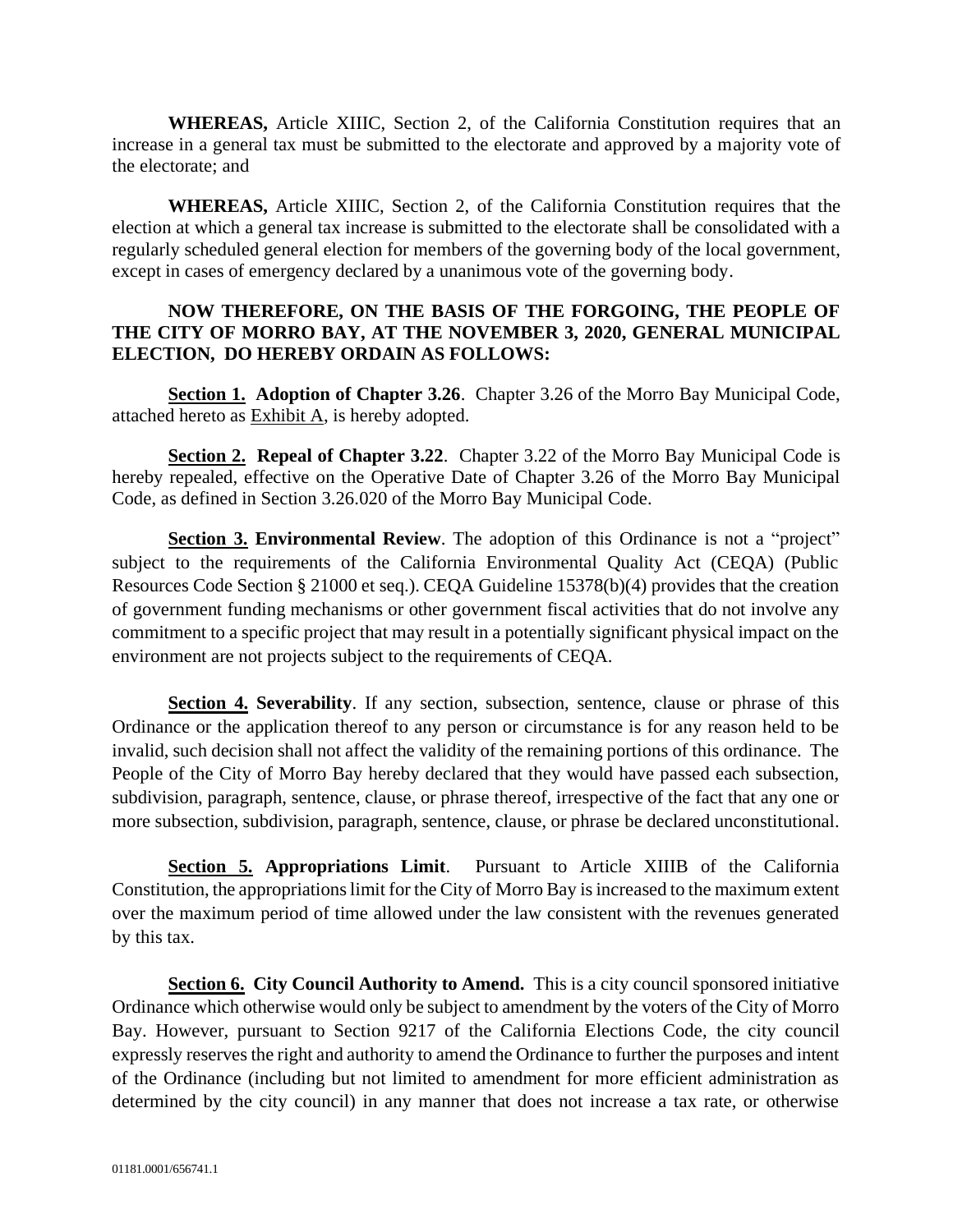constitute a tax increase for which voter approval is required by Article XIII C of the California Constitution.

**Section 7. Date of Adoption; Effective Date**. Pursuant to Election Code Section 9217, this Ordinance shall be considered as *adopted* on the date that the City Council declares that the voters of the City of Morro Bay have approved the Ordinance by a vote of no less than a majority of the votes cast by the electors voting on the Sales Tax Measure at the General Municipal Election held on Tuesday, November 3, 2020, and shall go into *effect* ten (10) days thereafter.

**Section 8. Execution.** The Mayor of the City of Morro Bay is hereby authorized and ordered to attest to the adoption of the Ordinance by the voters of the City of Morro Bay by signing where indicated below.

**INTRODUCED** at this regular meeting of the City Council held on the 14th day of July 2020, by motion of Council Member McPherson and seconded by Council Member Davis.

I hereby certify that the foregoing Ordinance was **PASSED, APPROVED and ADOPTED** by the People of the City of Morro Bay, California voting on the  $3<sup>rd</sup>$  day of November, 2020.

**PASSED AND ADOPTED** by the City Council of the City of Morro Bay, California, on \_\_\_\_\_\_\_\_\_\_\_\_\_\_\_\_ by the following vote:

AYES: NOES: ABSENT:

> JOHN HEADDING Mayor

\_\_\_\_\_\_\_\_\_\_\_\_\_\_\_\_\_\_\_\_\_\_\_\_\_\_\_\_\_

ATTEST:

DANA SWANSON City Clerk

APPROVED AS TO FORM:

\_\_\_\_\_\_\_\_\_\_\_\_\_\_\_\_\_\_\_\_\_\_\_\_\_\_\_

\_\_\_\_\_\_\_\_\_\_\_\_\_\_\_\_\_\_\_\_\_\_\_\_\_\_\_\_\_

CHRIS F. NEUMEYER City Attorney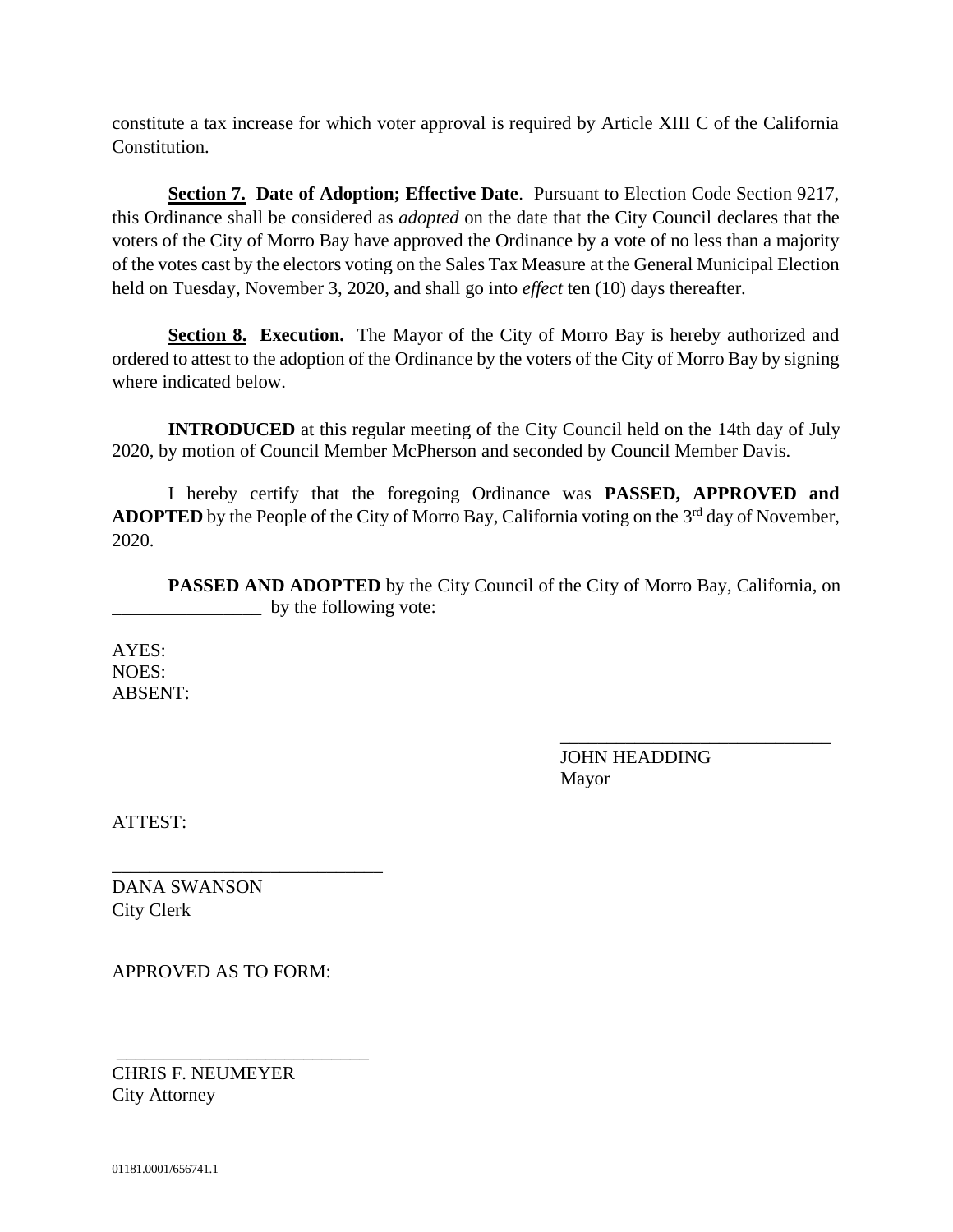# STATE OF CALIFORNIA (1) COUNTY OF SAN LUIS OBISPO ) CITY OF MORRO BAY (1)

I, Dana Swanson, CITY CLERK OF THE CITY OF MORRO BAY, DO HEREBY CERTIFY that the foregoing Ordinance Number 635 was duly adopted by the City Council of the City of Morro Bay at a regular meeting of said Council on the \_\_\_\_ day of \_\_\_\_\_ 2020, and that it was so adopted by the following vote:

AYES: NOES: ABSENT: ABSTAIN:

IN WITNESS WHEREOF I have hereunto set my hand and affixed the official seal of the City of Morro Bay, California, this \_\_\_\_day of \_\_\_\_\_\_\_, \_\_\_\_\_.

DANA SWANSON, City Clerk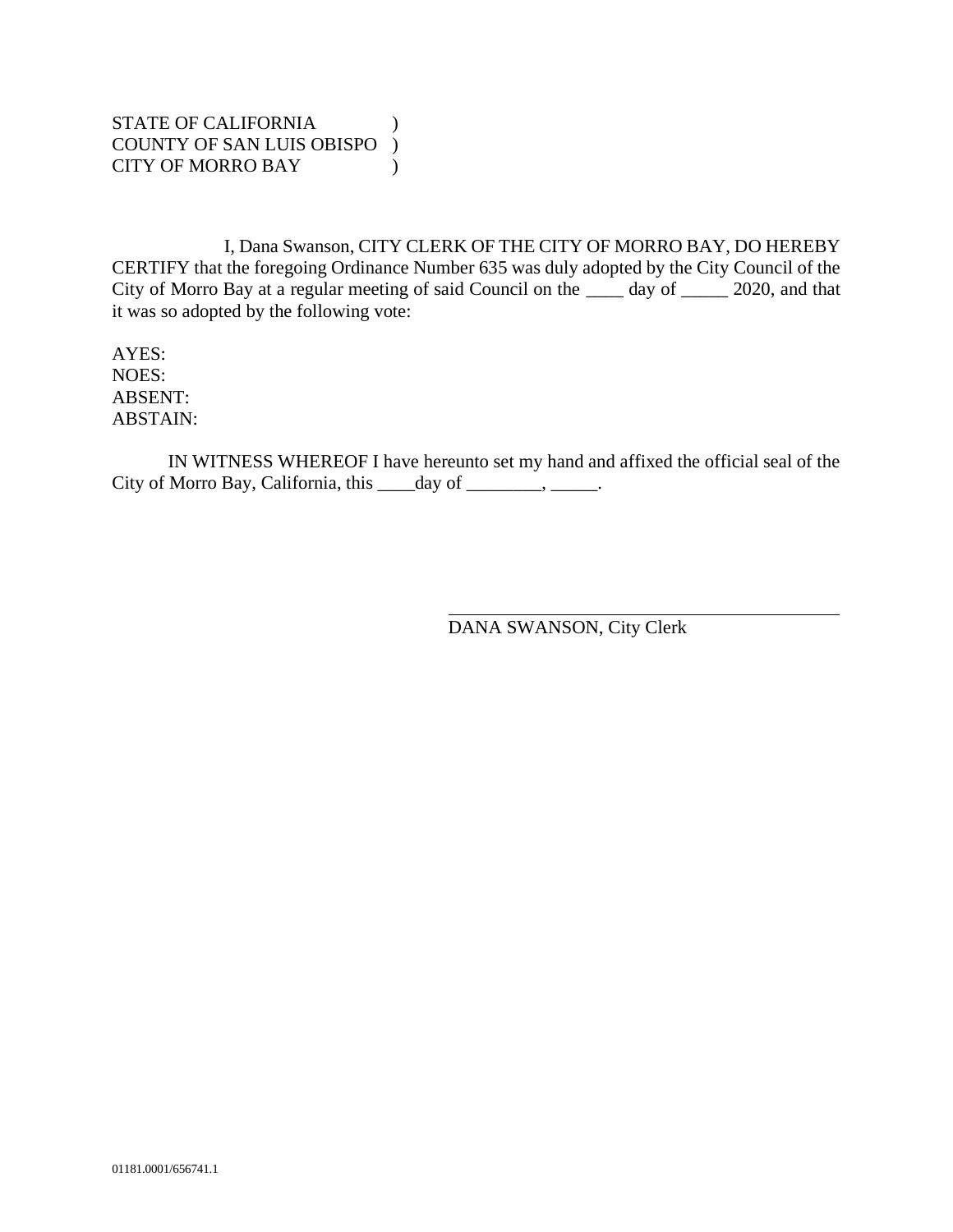## **EXHIBIT A**

### **Chapter 3.26 – Transactions and Use Tax**

 $3.26.010 -$ Title.

This chapter shall be known as the Transactions and Use Tax Ordinance. The City of Morro Bay hereinafter shall be called "City." This chapter shall be applicable in the incorporated territory of the City.

3.26.020 – Operative date.

"Operative Date" means the first day of the first calendar quarter commencing more than 110 days after the adoption of the ordinance codified in this chapter, unless modified pursuant to Section 3.26.040.

3.26.030 – Purpose.

This chapter is intended to achieve the following purposes, among others, and the provisions hereof shall be interpreted in order to accomplish such purposes:

A. To impose a retail transactions and use tax in accordance with the provisions of Part 1.6 (commencing with Section 7251) of Division 2 of the Revenue and Taxation Code and Section 7285.9 of Part 1.7 of Division 2 which authorizes the City to adopt a tax ordinance which shall be operative if a majority of the electors voting on the measure vote to approve the imposition of the tax at an election called for that purpose.

B. To adopt a retail transactions and use tax ordinance that incorporates provisions identical to those of the Sales and Use Tax Law of the State of California insofar as those provisions are not inconsistent with the requirements and limitations contained in Part 1.6 of Division 2 of the Revenue and Taxation Code.

C. To adopt a retail transactions and use tax ordinance that imposes a tax and provides a measure therefore that can be administered and collected by the California Department of Tax and Fee Administration in a manner that adapts itself as fully as practicable to, and requires the least possible deviation from, the existing statutory and administrative procedures followed by the California Department of Tax and Fee Administration in administering and collecting the California State Sales and Use Taxes.

D. To adopt a retail transactions and use tax ordinance that can be administered in a manner that will be, to the greatest degree possible, consistent with the provisions of Part 1.6 of Division 2 of the Revenue and Taxation Code, minimize the cost of collecting the transactions and use taxes, and at the same time, minimize the burden of record keeping upon persons subject to taxation under the provisions of this chapter.

3.26.040 – Contract with state.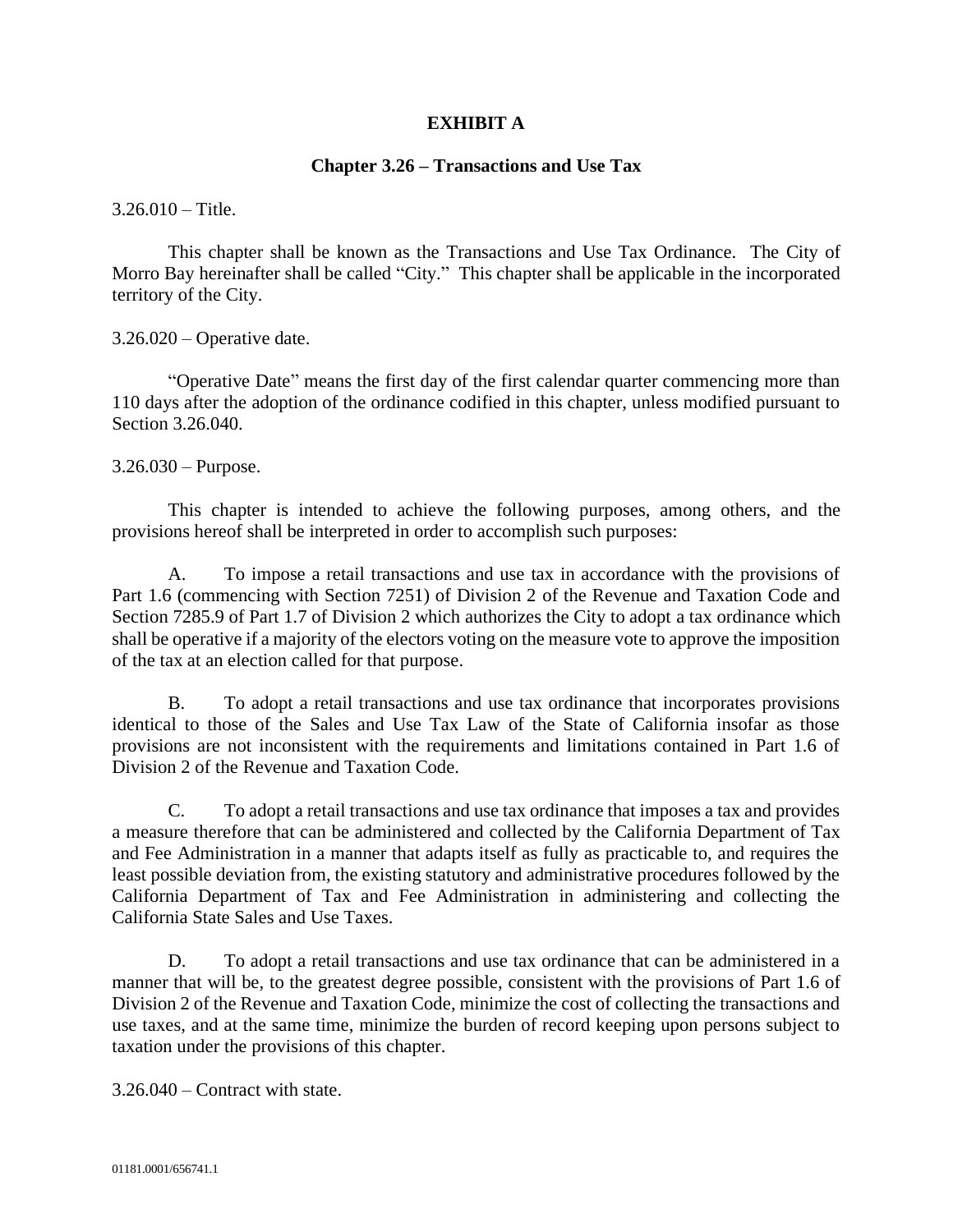Prior to the Operative Date, the City shall contract with the California Department of Tax and Fee Administration to perform all functions incident to the administration and operation of this transactions and use tax ordinance; provided, that if the City shall not have contracted with the California Department of Tax and Fee Administration prior to the Operative Date, it shall nevertheless so contract and in such a case the Operative Date shall be the first day of the first calendar quarter following the execution of such a contract.

### 3.26.050 – Transactions tax rate.

For the privilege of selling tangible personal property at retail, a tax is hereby imposed upon all retailers in the incorporated territory of the City at the rate of 1.5% of the gross receipts of any retailer from the sale of all tangible personal property sold at retail in said territory on and after the Operative Date.

### 3.26.060 – Place of sale.

For the purposes of this chapter, all retail sales are consummated at the place of business of the retailer unless the tangible personal property sold is delivered by the retailer or his agent to an out-of-state destination or to a common carrier for delivery to an out-of-state destination. The gross receipts from such sales shall include delivery charges, when such charges are subject to the State sales and use tax, regardless of the place to which delivery is made. In the event a retailer has no permanent place of business in the State or has more than one place of business, the place or places at which the retail sales are consummated shall be determined under rules and regulations to be prescribed and adopted by the California Department of Tax and Fee Administration.

#### 3.26.070 – Use tax rate.

An excise tax is hereby imposed on the storage, use or other consumption in the City of tangible personal property purchased from any retailer on and after the Operative Date for storage, use or other consumption in said territory at the rate of 1.5% of the sales price of the property. The sales price shall include delivery charges when such charges are subject to state sales or use tax regardless of the place to which delivery is made.

#### 3.26.080 – Adoption of provisions of state law.

Except as otherwise provided in this ordinance and except insofar as they are inconsistent with the provisions of Part 1.6 of Division 2 of the Revenue and Taxation Code, all of the provisions of Part 1 (commencing with Section 6001) of Division 2 of the Revenue and Taxation Code are hereby adopted and made a part of this ordinance as though fully set forth herein.

3.26.090 – Limitations of adoption of state law and collection of use taxes.

In adopting the provisions of Part 1 of Division 2 of the Revenue and Taxation Code: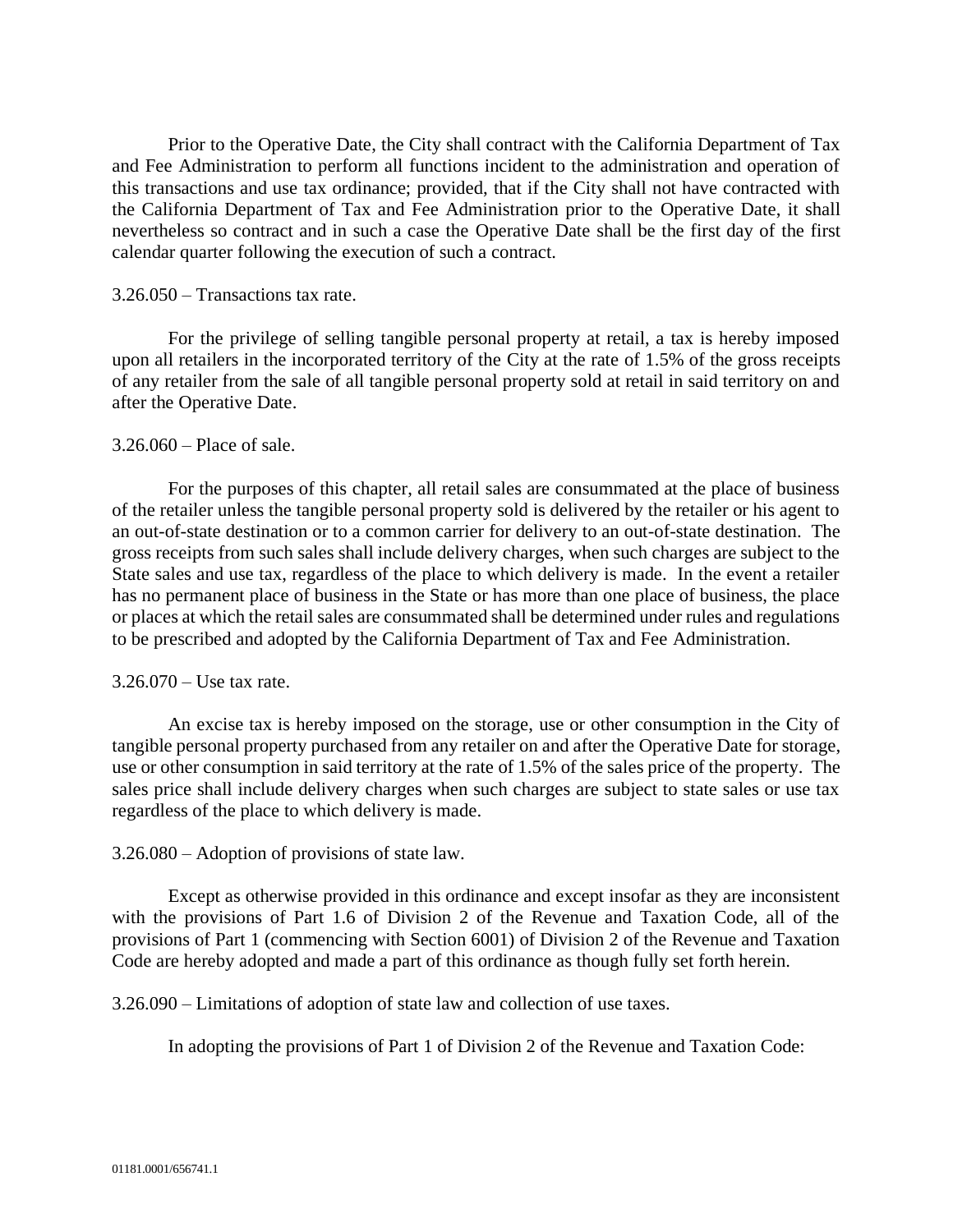A. Wherever the State of California is named or referred to as the taxing agency, the City of Morro Bay shall be substituted therefor. However, the substitution shall not be made:

1. When the word "State" is used as a part of the title of the State Controller, State Treasurer, State Treasury, or the Constitution of the State of California;

2. When the result of that substitution would require action to be taken by or against this City or any agency, officer, or employee thereof rather than by or against the California Department of Tax and Fee Administration, in performing the functions incident to the administration or operation of this chapter.

3. In those sections, including, but not necessarily limited to sections referring to the exterior boundaries of the State of California, where the result of the substitution would be to:

a. Provide an exemption from this tax with respect to certain sales, storage, use or other consumption of tangible personal property which would not otherwise be exempt from this tax while such sales, storage, use or other consumption remain subject to tax by the State under the provisions of Part 1 of Division 2 of the Revenue and Taxation Code; or,

b. Impose this tax with respect to certain sales, storage, use or other consumption of tangible personal property which would not be subject to tax by the state under the said provision of that code.

4. In Sections 6701, 6702 (except in the last sentence thereof), 6711, 6715, 6737, 6797, or 6828 of the Revenue and Taxation Code.

B. The word "City" shall be substituted for the word "State" in the phrase "retailer engaged in business in this State" in Section 6203 and in the definition of that phrase in Section 6203.

1. "A retailer engaged in business in the City" shall also include any retailer that, in the preceding calendar year or the current calendar year, has total combined sales of tangible personal property in this state or for delivery in the State by the retailer and all persons related to the retailer that exceeds five hundred thousand dollars (\$500,000). For purposes of this section, a person is related to another person if both persons are related to each other pursuant to Section 267(b) of Title 26 of the United States Code and the regulations thereunder.

3.26.100 – Permit not required.

If a seller's permit has been issued to a retailer under Section 6067 of the Revenue and Taxation Code, an additional transactor's permit shall not be required by this chapter.

3.26.110 – Exemptions and exclusions.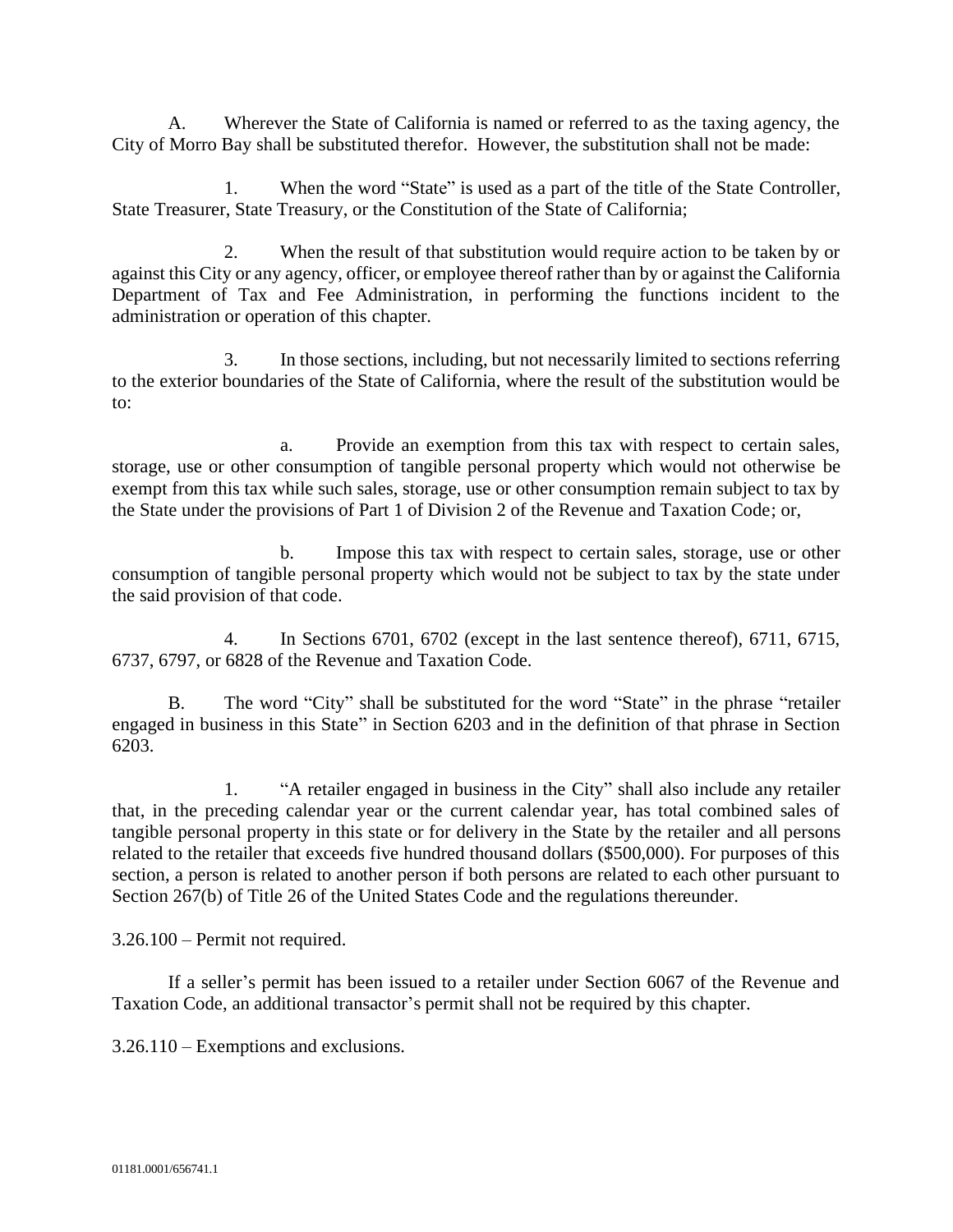A. There shall be excluded from the measure of the transactions tax and the use tax the amount of any sales tax or use tax imposed by the State of California or by any city, city and county, or county pursuant to the Bradley-Burns Uniform Local Sales and Use Tax Law or the amount of any state-administered transactions or use tax.

B. There are exempted from the computation of the amount of transactions tax the gross receipts from:

1. Sales of tangible personal property, other than fuel or petroleum products, to operators of aircraft to be used or consumed principally outside the county in which the sale is made and directly and exclusively in the use of such aircraft as common carriers of persons or property under the authority of the laws of this State, the United States, or any foreign government.

2. Sales of property to be used outside the City which is shipped to a point outside the City, pursuant to the contract of sale, by delivery to such point by the retailer or his agent, or by delivery by the retailer to a carrier for shipment to a consignee at such point. For the purposes of this paragraph, delivery to a point outside the City shall be satisfied:

a. With respect to vehicles (other than commercial vehicles) subject to registration pursuant to Chapter 1 (commencing with Section 4000) of Division 3 of the Vehicle Code, aircraft licensed in compliance with Section 21411 of the Public Utilities Code, and undocumented vessels registered under Division 3.5 (commencing with Section 9840) of the Vehicle Code by registration to an out-of-City address and by a declaration under penalty of perjury, signed by the buyer, stating that such address is, in fact, his or her principal place of residence; and

b. With respect to commercial vehicles, by registration to a place of business out-of-City and declaration under penalty of perjury, signed by the buyer, that the vehicle will be operated from that address.

3. The sale of tangible personal property if the seller is obligated to furnish the property for a fixed price pursuant to a contract entered into prior to the Operative Date.

4. A lease of tangible personal property which is a continuing sale of such property, for any period of time for which the lessor is obligated to lease the property for an amount fixed by the lease prior to the Operative Date.

5. For the purposes of subparagraphs (3) and (4) of this section, the sale or lease of tangible personal property shall be deemed not to be obligated pursuant to a contract or lease for any period of time for which any party to the contract or lease has the unconditional right to terminate the contract or lease upon notice, whether or not such right is exercised.

C. There are exempted from the use tax imposed by this chapter, the storage, use, or other consumption in this City of tangible personal property: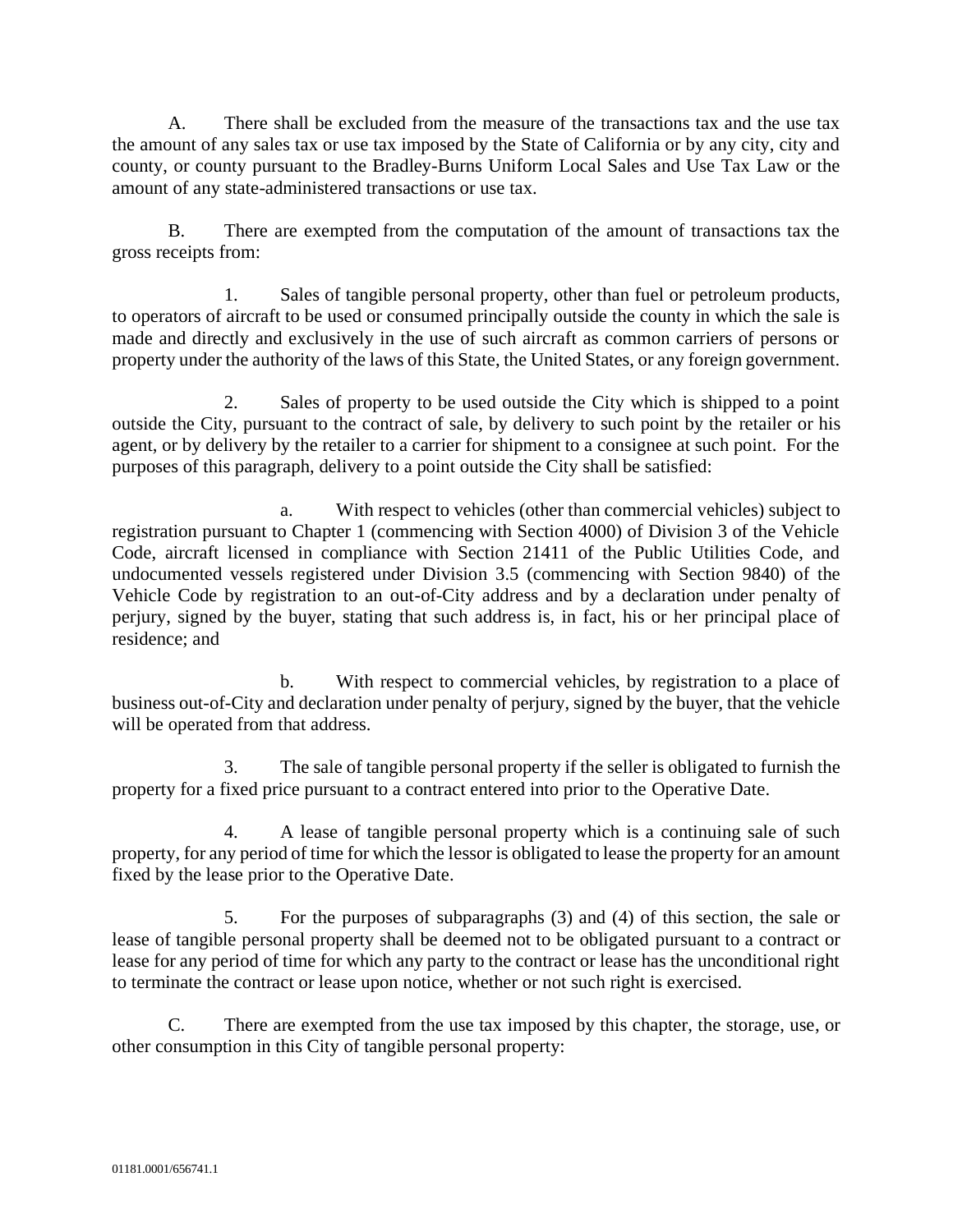1. The gross receipts from the sale of which have been subject to a transactions tax under any state-administered transactions and use tax ordinance.

2. Other than fuel or petroleum products purchased by operators of aircraft and used or consumed by such operators directly and exclusively in the use of such aircraft as common carriers of persons or property for hire or compensation under a certificate of public convenience and necessity issued pursuant to the laws of this State, the United States, or any foreign government. This exemption is in addition to the exemptions provided in Sections 6366 and 6366.1 of the Revenue and Taxation Code of the State of California.

3. If the purchaser is obligated to purchase the property for a fixed price pursuant to a contract entered into prior to the Operative Date.

4. If the possession of, or the exercise of any right or power over, the tangible personal property arises under a lease which is a continuing purchase of such property for any period of time for which the lessee is obligated to lease the property for an amount fixed by a lease prior to the Operative Date.

5. For the purposes of subparagraphs (3) and (4) of this section, storage, use, or other consumption, or possession of, or exercise of any right or power over, tangible personal property shall be deemed not to be obligated pursuant to a contract or lease for any period of time for which any party to the contract or lease has the unconditional right to terminate the contract or lease upon notice, whether or not such right is exercised.

6. Except as provided in subparagraph (7), a retailer engaged in business in the City shall not be required to collect use tax from the purchaser of tangible personal property, unless the retailer ships or delivers the property into the City or participates within the City in making the sale of the property, including, but not limited to, soliciting or receiving the order, either directly or indirectly, at a place of business of the retailer in the City or through any representative, agent, canvasser, solicitor, subsidiary, or person in the City under the authority of the retailer.

7. "A retailer engaged in business in the City" shall also include any retailer of any of the following: vehicles subject to registration pursuant to Chapter 1 (commencing with Section 4000) of Division 3 of the Vehicle Code, aircraft licensed in compliance with Section 21411 of the Public Utilities Code, or undocumented vessels registered under Division 3.5 (commencing with Section 9840) of the Vehicle Code. That retailer shall be required to collect use tax from any purchaser who registers or licenses the vehicle, vessel, or aircraft at an address in the City.

D. Any person subject to use tax under this chapter may credit against that tax any transactions tax or reimbursement for transactions tax paid to a district imposing, or retailer liable for a transactions tax pursuant to Part 1.6 of Division 2 of the Revenue and Taxation Code with respect to the sale to the person of the property the storage, use or other consumption of which is subject to the use tax.

3.26.120 – Citizens oversite committee.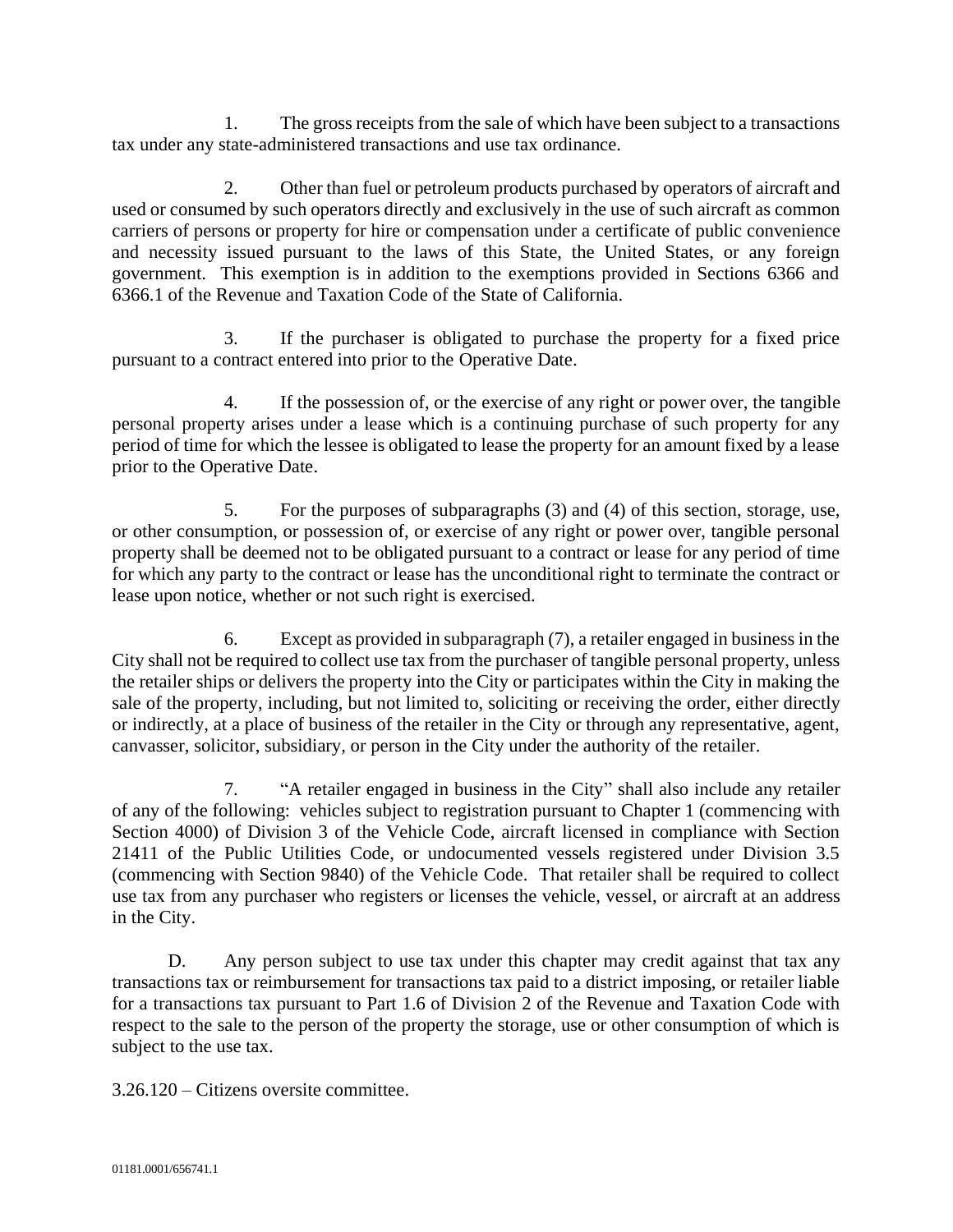A. Citizens Oversight Committee Established. There shall be a permanent citizens' advisory committee called the "citizens oversight committee" (hereinafter "committee"), which shall semi-annually review revenues and expenditures from the collection of the tax imposed by this chapter.

B. Committee Membership. The committee shall have seven citizen-members appointed by the city council for staggered four-year terms. Appointees shall be residents of the city; however, no member of the committee shall be an elected official. Each unanticipated vacancy shall be filled only for the duration of the unexpired term for that vacancy.

C. Committee Organization Procedures. The committee shall select one of its members as chairperson. The committee shall follow the rules of procedure of the city unless and until, upon the report and recommendation from the committee, the city council adopts a specific set of procedural rules for the committee.

D. Regular Meeting; Provision of Support Services and Information. The committee shall be subject to the provisions of the Brown Act (California Government Code Sections 54950 et seq.) and shall meet at least once each calendar year. A regular meeting schedule shall be determined in accordance with the Brown Act and thereafter meetings shall be noticed by the city clerk. The city manager or his/her designee shall serve as executive staff to the committee. In addition to receiving materials directly related to the functioning of the committee, the committee members shall also receive all agenda material and other primary staff reports (other than those which are confidential) as are provided to the city council.

E. Semi-Annual Report. The committee shall review a semi-annual expense report of the city relative to activities funded with the additional general purpose local sales tax monies. Not later than the last day of the sixth month following the end of the each city fiscal year, the committee will present its findings and conclusions to the city council for its review.

3.26.130 – State Law Amendments.

All amendments subsequent to the effective date of the ordinance first adopting this chapter to Part 1 of Division 2 of the Revenue and Taxation Code relating to sales and use taxes and which are not inconsistent with Part 1.6 and Part 1.7 of Division 2 of the Revenue and Taxation Code, and all amendments to Part 1.6 and Part 1.7 of Division 2 of the Revenue and Taxation Code, shall automatically become a part of this chapter, provided however, that no such amendment shall operate so as to affect the rate of tax imposed by this chapter.

# 3.26.135 – City Amendments.

The city council has the right and authority to amend this chapter, to further its purposes and intent (including but not limited to amendment for more efficient administration as determined by the city council), in any manner that does not increase a tax rate, or otherwise constitute a tax increase for which voter approval is required by Article XIII C of the California Constitution, pursuant to Section 9217 of the California Elections Code.